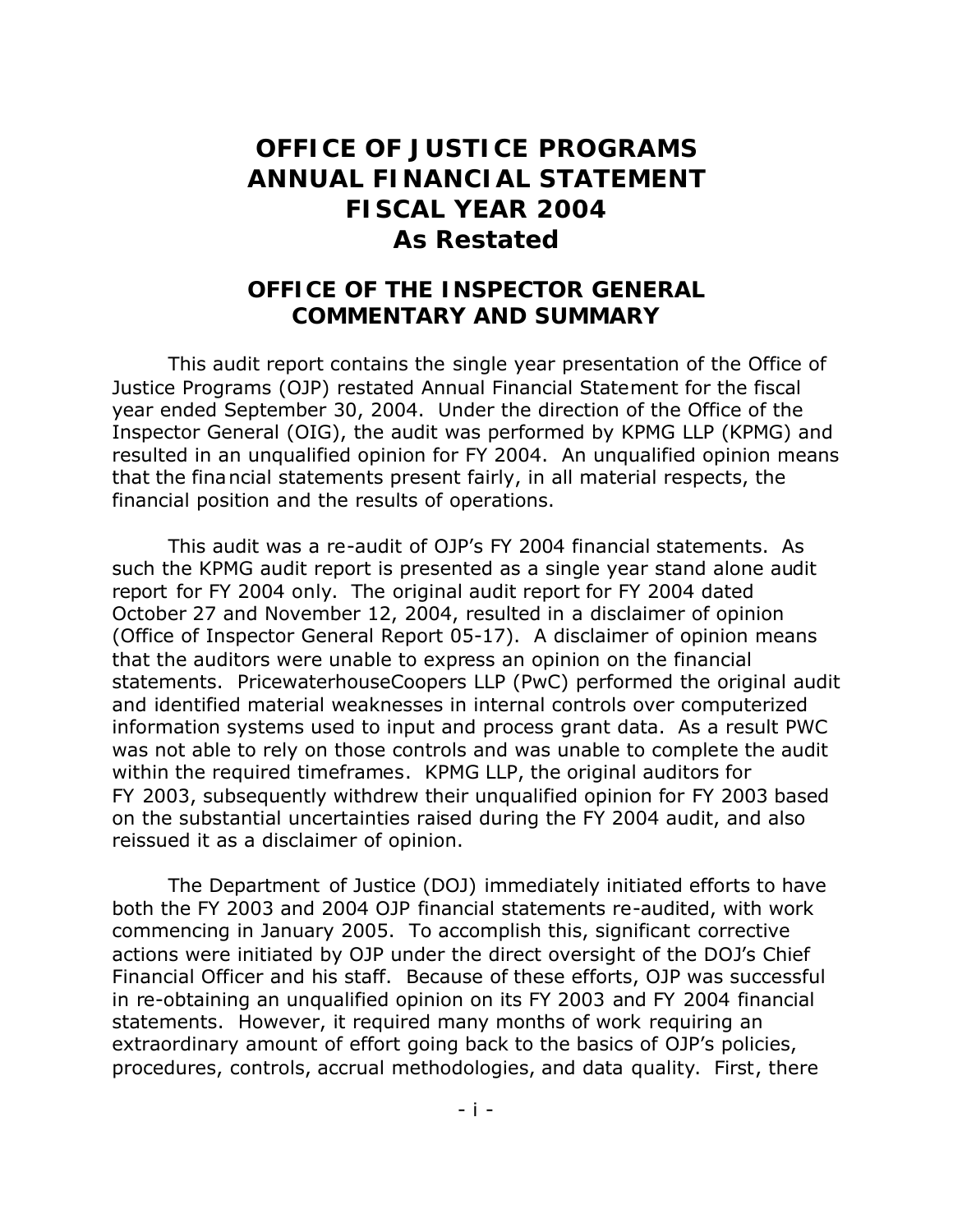was a complete review of policies, procedures, and controls. Then, data quality was addressed, including reconciliations of subsystems to the general ledger. OJP also had to improve its ability to monitor data quality and results of its grant accrual calculations. Grant accrual methodologies were developed, tried, refined, and further refined. Information technology policies and procedures also underwent a massive review, and the DOJ's Chief Information Officer and his staff increased their involvement in ensuring OJP's corrective actions were planned and successfully accomplished.

 recommended that OJP improve its grant monitoring procedures. The Despite the unqualified opinion for FY 2004, significant issues still exist at OJP, as evidenced by the three material weaknesses reported by KPMG for FY 2004. The first material weakness relates to the grant advance and payable estimation processes. While the auditors found that OJP has made progress in these areas, the auditors continued to find excessive data validity, completeness, and calculation errors in grant data underlying the advance and payable amounts. As part of this finding, the auditors second material weakness relates to financial reporting, monitoring, analysis, and documentation. The auditors found that OJP still needs to improve its financial statement preparation process, specifically its posting of final adjusting journal entries. The auditors also noted that OJP does not have policies and procedures in place for financial system queries that are necessary to reconcile the cost posting module to the general ledger balances and has not maintained adequate support for all transactions. The third material weakness relates to the general and application controls for electronic data processing. The auditors found weaknesses in all of the Government Accountability Office's *Federal Information System Controls Audit Manual* areas of entity-wide security program, access controls, change controls, system software, service continuity, and application controls. The auditors also reported a reportable condition on the grant and non-grant deobligation process.

In its Report on Compliance and Other Matters, KPMG reported that OJP's financial management systems were not in compliance with the Federal Financial Management Improvement Act of 1996 with regard to federal financial management systems requirements and applicable federal accounting standards. KPMG also reported non-compliance with Office of Management Budget Circular A-50, *Audit Follow-up and Resolution Policy,*  and the Inspector General Act of 1978, *Prompt Management Decisions and Implementation of Audit Recommendations,* on timeliness of follow-up actions; the Prompt Payment Act on incorrect calculation of interest